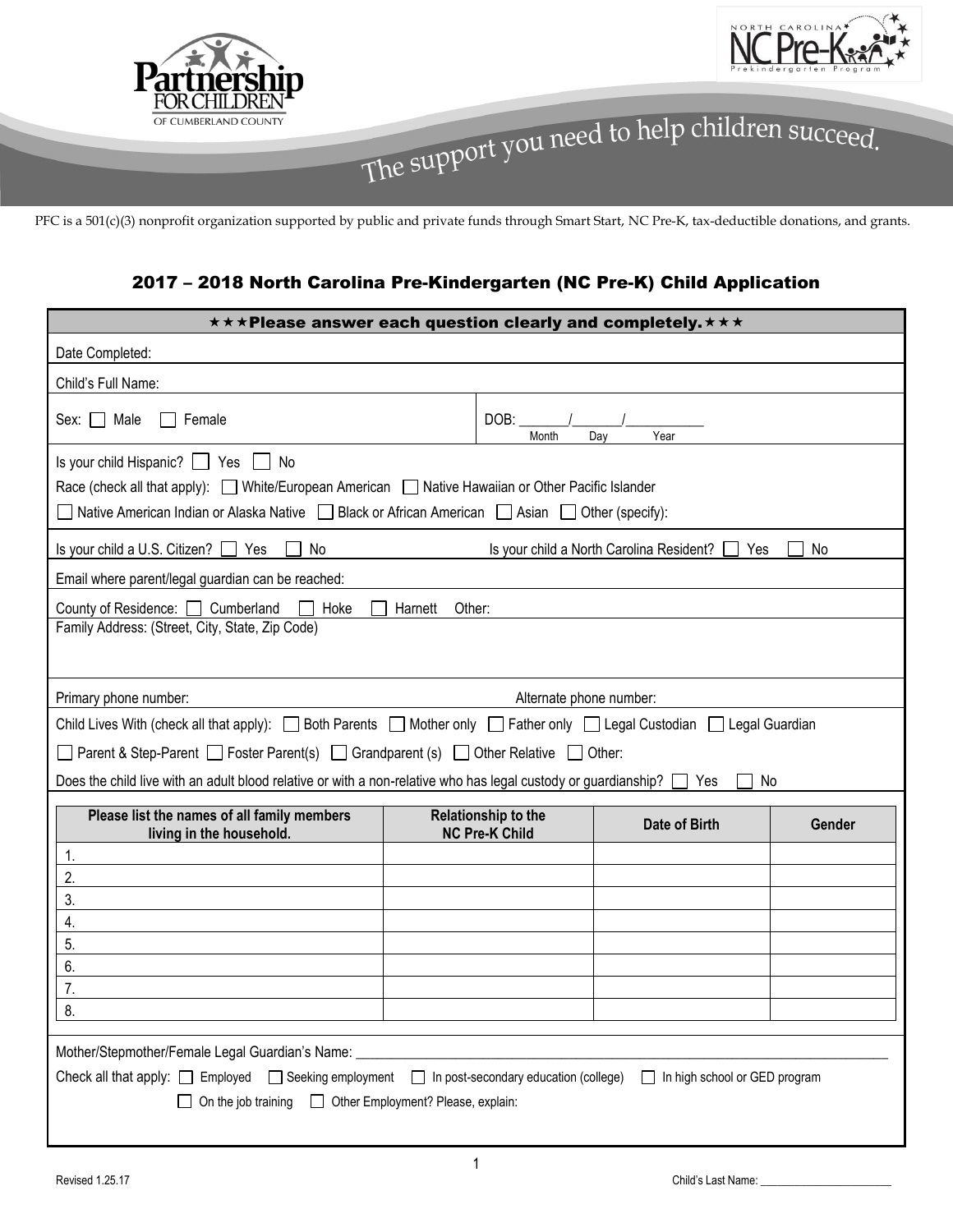



PFC is a 501(c)(3) nonprofit organization supported by public and private funds through Smart Start, NC Pre-K, tax-deductible donations, and grants.

| Father/Stepfather/Male Legal Guardian's Name:<br>Check all that apply: $\Box$ Employed $\Box$ Seeking employment $\Box$ In post-secondary education (college)<br>In high school or GED program<br>On the job training<br><u> Other Employment?</u> Please, explain:                                                                                                                                              |  |  |  |
|------------------------------------------------------------------------------------------------------------------------------------------------------------------------------------------------------------------------------------------------------------------------------------------------------------------------------------------------------------------------------------------------------------------|--|--|--|
| Does your family and/or child speak limited or no English at home? $\Box$ Yes $\Box$ No<br>Child's Primary Language:                                                                                                                                                                                                                                                                                             |  |  |  |
| Does your child have a chronic health condition? $\Box$ Yes $\Box$<br>No If yes, please explain:                                                                                                                                                                                                                                                                                                                 |  |  |  |
| Does your child have an identified developmental or educational need? $\Box$ Yes $\Box$ No If yes, please explain:                                                                                                                                                                                                                                                                                               |  |  |  |
| Is your child a military dependent of an active duty service member? $\Box$ Yes $\Box$ No                                                                                                                                                                                                                                                                                                                        |  |  |  |
| Has parent/legal guardian been seriously injured or killed while active duty military?<br>Yes<br>No                                                                                                                                                                                                                                                                                                              |  |  |  |
| Has your child previously been served in childcare or currently in childcare?<br>Yes<br>No                                                                                                                                                                                                                                                                                                                       |  |  |  |
| Are they still being served?   Yes<br>No                                                                                                                                                                                                                                                                                                                                                                         |  |  |  |
| If no, dates of service: From : $\frac{1}{\sqrt{1-\frac{1}{2}}}\sqrt{1-\frac{1}{2}}$ To: $\frac{1}{\sqrt{1-\frac{1}{2}}}\sqrt{1-\frac{1}{2}}$                                                                                                                                                                                                                                                                    |  |  |  |
| Is family currently enrolled in the childcare subsidy program through DSS?<br>Yes<br>No                                                                                                                                                                                                                                                                                                                          |  |  |  |
| Has your child had a health assessment (physical) in the past 12 months?<br>Date of assessment:<br>Yes<br>No                                                                                                                                                                                                                                                                                                     |  |  |  |
| Has your child had a developmental screening? $\Box$ Yes $\Box$ No<br>Date of assessment:                                                                                                                                                                                                                                                                                                                        |  |  |  |
| Date of referral if known:<br>Has your child been referred for evaluation for a disability? $\Box$ Yes $\Box$ No                                                                                                                                                                                                                                                                                                 |  |  |  |
| If yes, was a disability identified? $\Box$ Yes $\Box$ No If yes, please explain:                                                                                                                                                                                                                                                                                                                                |  |  |  |
| Does your child have an active IEP? $\Box$ Yes $\Box$ No                                                                                                                                                                                                                                                                                                                                                         |  |  |  |
| Has your child been referred for services related to the disability? $\Box$ Yes<br>$\Box$ No                                                                                                                                                                                                                                                                                                                     |  |  |  |
| Is your child receiving services related to the disability? $\Box$ Yes $\Box$ No If yes, specify the type of disability services:                                                                                                                                                                                                                                                                                |  |  |  |
| Does your family receive income or assistance from any of the following sources? (check all that apply)                                                                                                                                                                                                                                                                                                          |  |  |  |
| □ Temporary Assistance for Needy Families (TANF)/ Work First □ Foster Care □ Unemployment Benefits □ Social Security Benefits (SSA)                                                                                                                                                                                                                                                                              |  |  |  |
| □ Social Security Disability (SSD) □ Supplemental Security Income (SSI) □ Food Stamps □ Medicaid/Medicare/NC Health Choice                                                                                                                                                                                                                                                                                       |  |  |  |
| ■ Women and Infant Children (WIC) ■ Public Housing ■ Veteran's Benefits ■ Pell Grant/Education Assistance                                                                                                                                                                                                                                                                                                        |  |  |  |
| Is your family in transition (temporarily living with friends/family or in shelter/car/hotel)? $\Box$ Yes [<br>No                                                                                                                                                                                                                                                                                                |  |  |  |
| <b>ZERO INCOME STATEMENT (if applicable)</b>                                                                                                                                                                                                                                                                                                                                                                     |  |  |  |
| (your name) certify that as the parent/legal guardian of _______________________<br>(child's name)<br>our family has zero annual regular gross income. Regular gross income may include income earned through sales commissions averaged over<br>several months, regular employment through a temporary employment agency, child support, alimony payments, social security income and worker's<br>compensation. |  |  |  |
| Parent/Legal Guardian Signature (required):                                                                                                                                                                                                                                                                                                                                                                      |  |  |  |
| Signature<br>Date                                                                                                                                                                                                                                                                                                                                                                                                |  |  |  |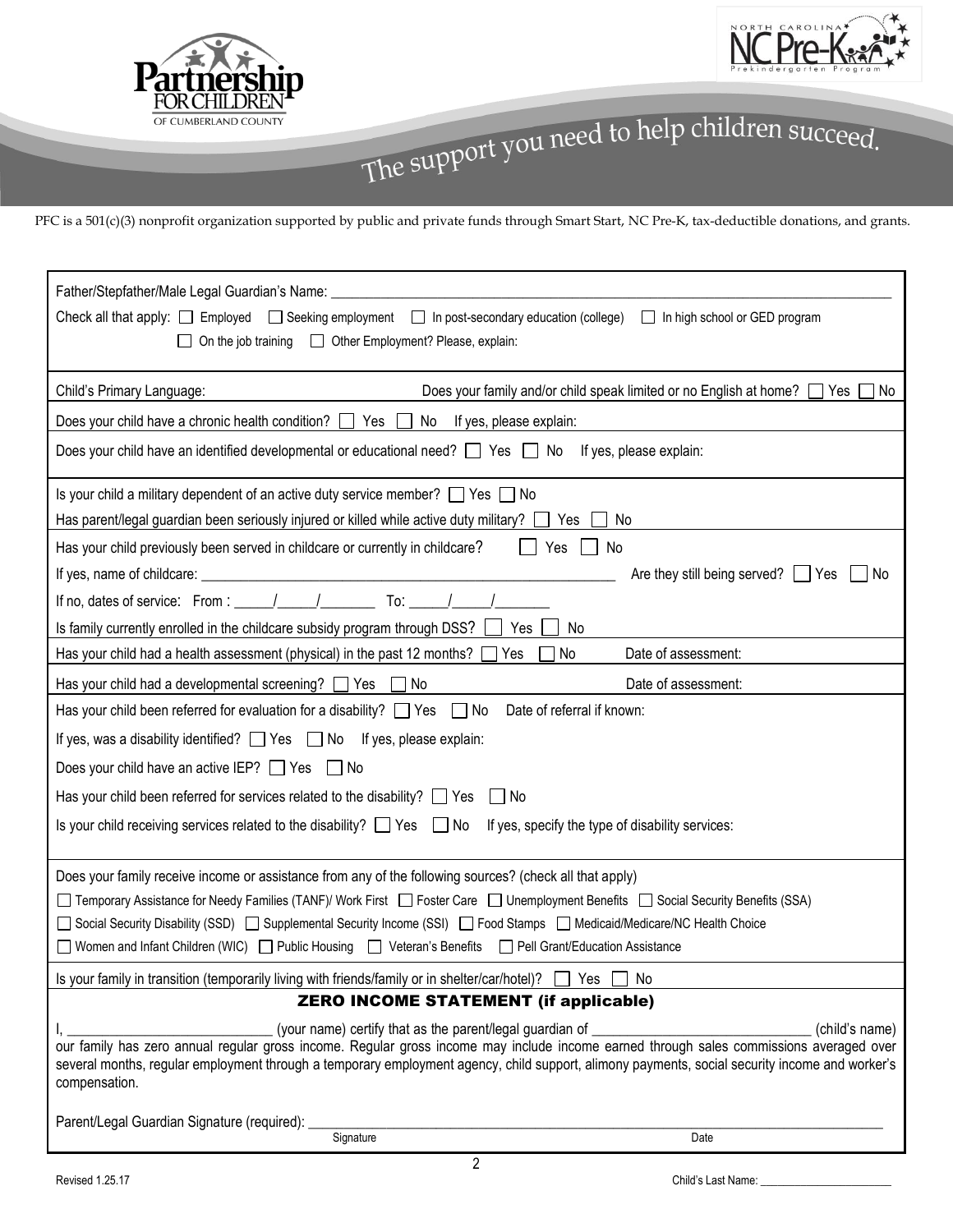



PFC is a 501(c)(3) nonprofit organization supported by public and private funds through Smart Start, NC Pre-K, tax-deductible donations, and grants.

| How did you hear about NC Pre-K? □ Brochures □ School System □ Current Childcare □ Direct Mail □ DSS □ Family/Friend<br>□ Magazine □ Newspaper □ Radio □ Social Media □ Web Search □ Word of Mouth □ Yellow Pages □ Childcare Referral □ Walk-in                                                                                                                                                                                                                                                                                                                                                                                                                                                                                                                                                                                                                                                                                                                                                                                                                                                                                                                          |  |  |  |
|---------------------------------------------------------------------------------------------------------------------------------------------------------------------------------------------------------------------------------------------------------------------------------------------------------------------------------------------------------------------------------------------------------------------------------------------------------------------------------------------------------------------------------------------------------------------------------------------------------------------------------------------------------------------------------------------------------------------------------------------------------------------------------------------------------------------------------------------------------------------------------------------------------------------------------------------------------------------------------------------------------------------------------------------------------------------------------------------------------------------------------------------------------------------------|--|--|--|
| □ Do Not Recall □ Other, please explain:                                                                                                                                                                                                                                                                                                                                                                                                                                                                                                                                                                                                                                                                                                                                                                                                                                                                                                                                                                                                                                                                                                                                  |  |  |  |
| <b>Site Location Preference</b>                                                                                                                                                                                                                                                                                                                                                                                                                                                                                                                                                                                                                                                                                                                                                                                                                                                                                                                                                                                                                                                                                                                                           |  |  |  |
| Using the attached NC Pre-K Site list please list your preferred sites in order of preference:                                                                                                                                                                                                                                                                                                                                                                                                                                                                                                                                                                                                                                                                                                                                                                                                                                                                                                                                                                                                                                                                            |  |  |  |
|                                                                                                                                                                                                                                                                                                                                                                                                                                                                                                                                                                                                                                                                                                                                                                                                                                                                                                                                                                                                                                                                                                                                                                           |  |  |  |
|                                                                                                                                                                                                                                                                                                                                                                                                                                                                                                                                                                                                                                                                                                                                                                                                                                                                                                                                                                                                                                                                                                                                                                           |  |  |  |
|                                                                                                                                                                                                                                                                                                                                                                                                                                                                                                                                                                                                                                                                                                                                                                                                                                                                                                                                                                                                                                                                                                                                                                           |  |  |  |
| 4.                                                                                                                                                                                                                                                                                                                                                                                                                                                                                                                                                                                                                                                                                                                                                                                                                                                                                                                                                                                                                                                                                                                                                                        |  |  |  |
| Placement in NC Pre-K is not guaranteed, and it is possible your child may be offered placement at a site different from your preferred selection. If<br>your child is eligible and placement is offered, every effort will be made to place your child in a preferred site.                                                                                                                                                                                                                                                                                                                                                                                                                                                                                                                                                                                                                                                                                                                                                                                                                                                                                              |  |  |  |
| <b>Consent</b>                                                                                                                                                                                                                                                                                                                                                                                                                                                                                                                                                                                                                                                                                                                                                                                                                                                                                                                                                                                                                                                                                                                                                            |  |  |  |
| This application is being conducted to determine the eligibility of your 4-year-old for the NC Pre-K Program being implemented in Cumberland<br>County. Five categories of information are reviewed to determine your child's eligibility. Inaccurate information may jeopardize your child's scoring<br>and thus his/her priority to participate in the program at this time. The information gathered today will become a part of the NC Pre-K database and<br>used to select and place participants in the appropriate classrooms and monitor their progress throughout the program.                                                                                                                                                                                                                                                                                                                                                                                                                                                                                                                                                                                   |  |  |  |
| Please initial next to "Agree" or "Disagree"                                                                                                                                                                                                                                                                                                                                                                                                                                                                                                                                                                                                                                                                                                                                                                                                                                                                                                                                                                                                                                                                                                                              |  |  |  |
| (initial) Agree ______ Disagree ______Consent for the Release and Exchange of Information – The information on this form may be used in the<br>1.<br>determination of eligibility for the NC Pre-K Program administered by the Partnership for Children of Cumberland County. Upon acceptance into<br>the program, I agree that all information provided herein may be used for research purposes and be shared with other agencies collaborating<br>with the NC Pre-K Program, such as: Cumberland County Schools, Head Start, Department of Social Services, etc. I understand that information<br>will not be shared for any reason other than to support my child's participation in the NC Pre-K Program.<br>(initial) Agree _____ Health Assessment - A health assessment is required to be on file at the NC Pre-K site within 30 days after a child enters<br>2.<br>the NC Pre-K program and must be conducted within 12 months of program entry. In the event my child is placed in a NC Pre-K site and the<br>assessment is not able to be completed within the thirty days, my child may lose their NC Pre-K placement and another eligible child will replace |  |  |  |
| my child.<br>3. (initial) Agree ______ Transportation - I understand I am responsible for providing transportation for my child if transportation is not available at<br>the site my child is placed.                                                                                                                                                                                                                                                                                                                                                                                                                                                                                                                                                                                                                                                                                                                                                                                                                                                                                                                                                                     |  |  |  |
| 4. (initial) Agree _____ Parent Involvement Agreement - I understand that if my child is selected to participate in the NC Pre-K Program, parent<br>involvement will be critical to the success of my child. I/We will commit to participate as required by the NC Pre-K criteria. As a parent participant<br>in the NC Pre-K Program, I understand and agree to the following:                                                                                                                                                                                                                                                                                                                                                                                                                                                                                                                                                                                                                                                                                                                                                                                           |  |  |  |
| • Keep the staff at my child's school informed about all information necessary to keep my child's records up to date.                                                                                                                                                                                                                                                                                                                                                                                                                                                                                                                                                                                                                                                                                                                                                                                                                                                                                                                                                                                                                                                     |  |  |  |
| . Participate in home visits in which my child's classroom teacher may come to my home to discuss my child and family needs/discuss my<br>child's goals and preparation for kindergarten.                                                                                                                                                                                                                                                                                                                                                                                                                                                                                                                                                                                                                                                                                                                                                                                                                                                                                                                                                                                 |  |  |  |
| . Participate in classroom activities, parent/teacher conferences and communicate with my child's teacher on a regular basis about my<br>child's progress.                                                                                                                                                                                                                                                                                                                                                                                                                                                                                                                                                                                                                                                                                                                                                                                                                                                                                                                                                                                                                |  |  |  |
| . Communicate with all NC Pre-K teachers, other staff members and other parents in a respectful manner.                                                                                                                                                                                                                                                                                                                                                                                                                                                                                                                                                                                                                                                                                                                                                                                                                                                                                                                                                                                                                                                                   |  |  |  |
| • Abide by all center or school policies regarding my child's enrollment at the NC Pre-K site.<br>. Inform my child's teacher or site administrator if and when I expect to withdraw my child from the NC Pre-K Classroom.                                                                                                                                                                                                                                                                                                                                                                                                                                                                                                                                                                                                                                                                                                                                                                                                                                                                                                                                                |  |  |  |
| · Participate in Kindergarten transition activities and parent workshops (e.g. kindergarten screening, registration, open house, etc.)                                                                                                                                                                                                                                                                                                                                                                                                                                                                                                                                                                                                                                                                                                                                                                                                                                                                                                                                                                                                                                    |  |  |  |
|                                                                                                                                                                                                                                                                                                                                                                                                                                                                                                                                                                                                                                                                                                                                                                                                                                                                                                                                                                                                                                                                                                                                                                           |  |  |  |